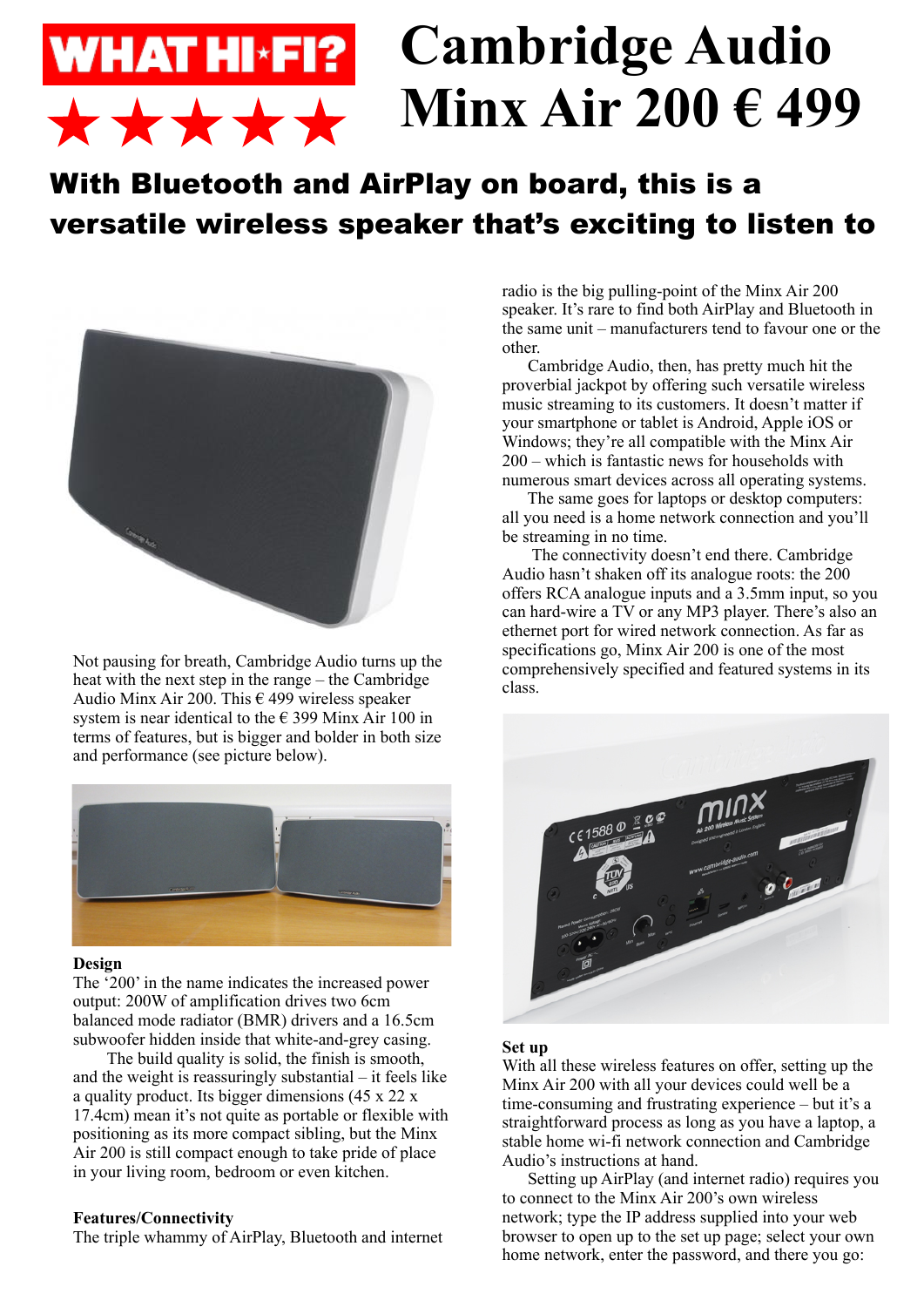you can now stream music from any Apple device to the 200.

 Bluetooth pairing is the same as ever: press the pairing button on the unit and wait a few painless seconds for it to connect with your device. Once that's all done, you're now fully connected to the Minx Air 200 – it couldn't be easier.



#### **Sound**

We were impressed by the sound coming from the compact Minx Air 100, but the 200 shows us how it's really done.

 What immediately strikes is the sheer sense of scale coming out of this speaker system. The sound is big and expansive – much larger and more dramatic than we found with the Minx Air 100. It fills our fairly large listening room easily and confidently with an authoritative performance.

 There's no struggle or loss of control when things get loud, either. We found the 100 a touch strained at the top end when really pushed, but there's no such issue with the Minx Air 200. The 200 urges you to crank up the volume and enjoy the music.

 No matter what source you're using, it sounds wonderfully dynamic and open, thriving on operating at high volumes. There's no excess brightness either, and when the music builds up, there's plenty of space for the top end to breathe and soar without hardening.

 Play Biffy Clyro's cover of Buddy Holly, and not once does the Minx Air 200 run out of energy or lose its upbeat rhythm. The 200's dedicated bass driver (absent from the Minx Air 100) gives the sound a satisfyingly solid weight – more muscular and powerful.

 A bit of care is needed with positioning, though: we'd avoid placing the unit too close to a wall or in corners, as the bass starts to lose definition. The scale of sound is also compromised, losing the openness and dynamism that we like so much.

 There is a bass level control at the back of the unit. We left it at its half-way point as it sounded taut and in control – much more so than the smaller 100.

 Switch tempo to Adele's Someone Like You, and her voice is layered, solid and personal. We're impressed by the Minx Air 200's ability to dig out

subtleties and nuances of detail.

There's an enthusiasm to the Minx Air 200 that's



hard to ignore. It steers clear of over-exuberance, but it's an enjoyable and upbeat sound that's just fun to listen to. It may not be the last word in refinement – rivals such as the B&W A5 offer just a tad more precision and elegance – but it's engaging and eager to please.

 We switched between AirPlay and Bluetooth when streaming music, and found that sound quality is largely the same across either wireless option. Saying that, some might find Bluetooth a tiny bit clearer and more definite with the start and finish of notes.

 When it comes down to it, we prefer the sound of the Minx Air 200 over the smaller 100. There's just so much detail, dynamism and engagement on offer that we'd happily cough up the extra £100 – the Minx Air 200 is worth every penny.



#### **Remote control**

There are a couple of other points we need to mention. Remote control handsets are getting smaller and dinkier with wireless systems; that's logical, as you're more likely to be using your smartphone or tablet as the main control.

 We found that the Minx Air 200's supplied remote was awkward to use: it's too small, with flat buttons that need to be pressed quite hard to work; there's also a delay between button-press and action,